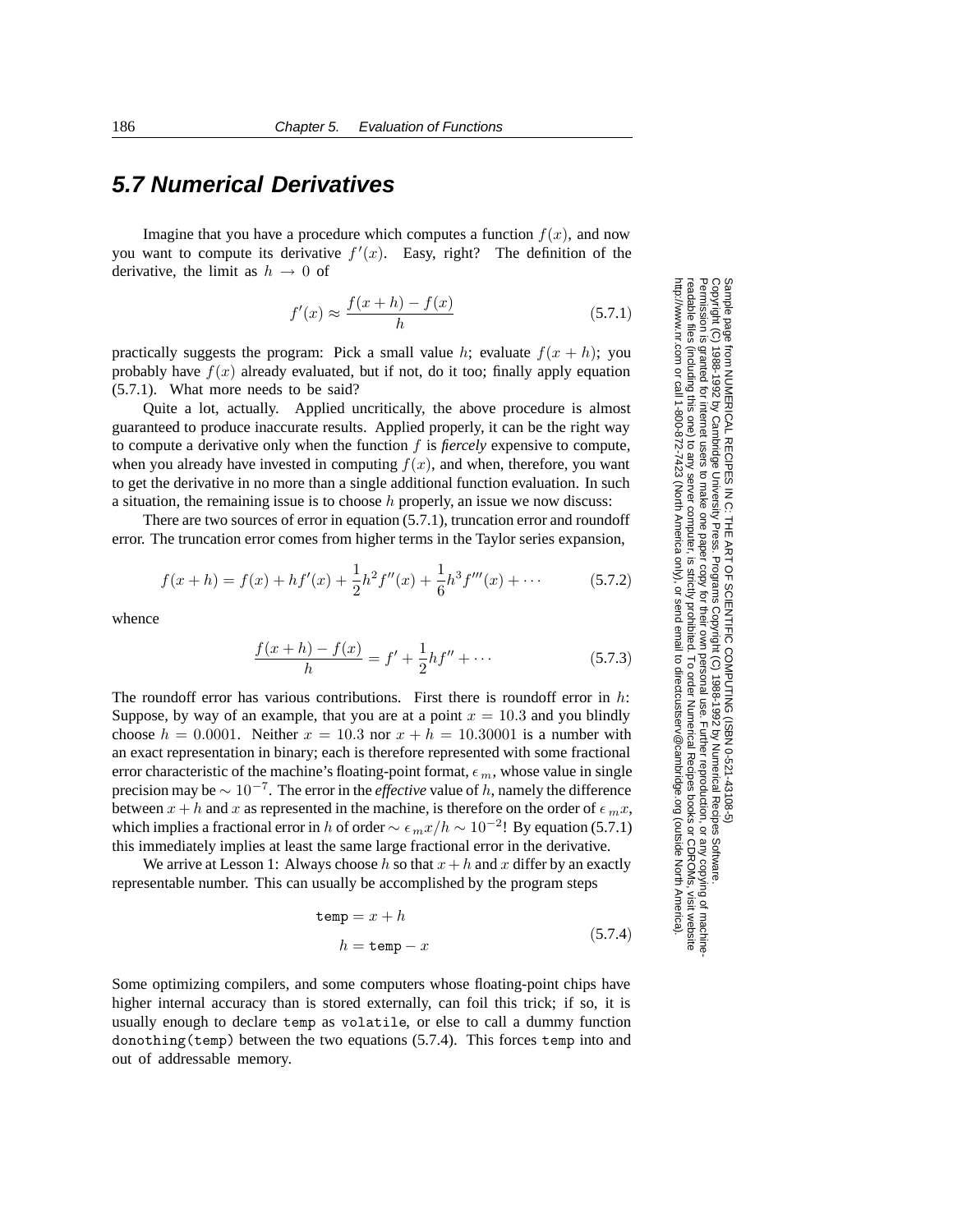With h an "exact" number, the roundoff error in equation (5.7.1) is  $e_r \sim$  $\epsilon_f |f(x)/h|$ . Here  $\epsilon_f$  is the fractional accuracy with which f is computed; for a simple function this may be comparable to the machine accuracy,  $\epsilon_f \approx \epsilon_m$ , but for a complicated calculation with additional sources of inaccuracy it may be larger. The truncation error in equation (5.7.3) is on the order of  $e_t \sim |hf''(x)|$ . Varying h to minimize the sum  $e_r + e_t$  gives the optimal choice of h,

$$
h \sim \sqrt{\frac{\epsilon_f f}{f''}} \approx \sqrt{\epsilon_f} x_c \tag{5.7.5}
$$

where  $x_c \equiv (f/f'')^{1/2}$  is the "curvature scale" of the function f, or "characteristic scale" over which it changes. In the absence of any other information, one often assumes  $x_c = x$  (except near  $x = 0$  where some other estimate of the typical x scale should be used).

With the choice of equation (5.7.5), the fractional accuracy of the computed derivative is

$$
(e_r + e_t) / |f'| \sim \sqrt{\epsilon_f} (f f'' / f'^2)^{1/2} \sim \sqrt{\epsilon_f}
$$
 (5.7.6)

Here the last order-of-magnitude equality assumes that  $f$ ,  $f'$ , and  $f''$  all share the same characteristic length scale, usually the case. One sees that the simple finite-difference equation (5.7.1) gives *at best* only the square root of the machine accuracy  $\epsilon_m$ .

If you can afford two function evaluations for each derivative calculation, then it is significantly better to use the symmetrized form

$$
f'(x) \approx \frac{f(x+h) - f(x-h)}{2h} \tag{5.7.7}
$$

In this case, by equation (5.7.2), the truncation error is  $e_t \sim h^2 f'''$ . The roundoff error  $e_r$  is about the same as before. The optimal choice of  $h$ , by a short calculation analogous to the one above, is now

$$
h \sim \left(\frac{\epsilon_f f}{f'''}\right)^{1/3} \sim (\epsilon_f)^{1/3} x_c \tag{5.7.8}
$$

and the fractional error is

$$
(e_r + e_t)/|f'| \sim (\epsilon_f)^{2/3} f^{2/3} (f''')^{1/3} / f' \sim (\epsilon_f)^{2/3}
$$
 (5.7.9)

which will typically be an order of magnitude (single precision) or two orders of magnitude (double precision) *better* than equation (5.7.6). We have arrived at Lesson 2: Choose h to be *the correct* power of  $\epsilon_f$  or  $\epsilon_m$  times a characteristic scale  $x_c$ .

You can easily derive the correct powers for other cases [1]. For a function of two dimensions, for example, and the mixed derivative formula

$$
\frac{\partial^2 f}{\partial x \partial y} = \frac{[f(x+h, y+h) - f(x+h, y-h)] - [f(x-h, y+h) - f(x-h, y-h)]}{4h^2}
$$
(5.7.10)

Permission is granted for internet users to make one paper copy for their own personal use. Further reproduction, or any copyin

computer, is strictly prohibited. To order Numerical Recipes books

or send email to directcustserv@cambridge.org (outside North America).

Sample page from NUMERICAL RECIPES IN C: THE ART OF SCIENTIFIC COMPUTING (ISBN 0-521-43108-5)

Programs Copyright (C) 1988-1992 by Numerical Recipes Software.

g of machine-

or CDROMs, visit website

Copyright (C) 1988-1992 by Cambridge University Press.

Sample page 1<br>Copyright (C)

readable files (including this one) to any server

http://www.nr.com or call 1-800-872-7423 (North America only),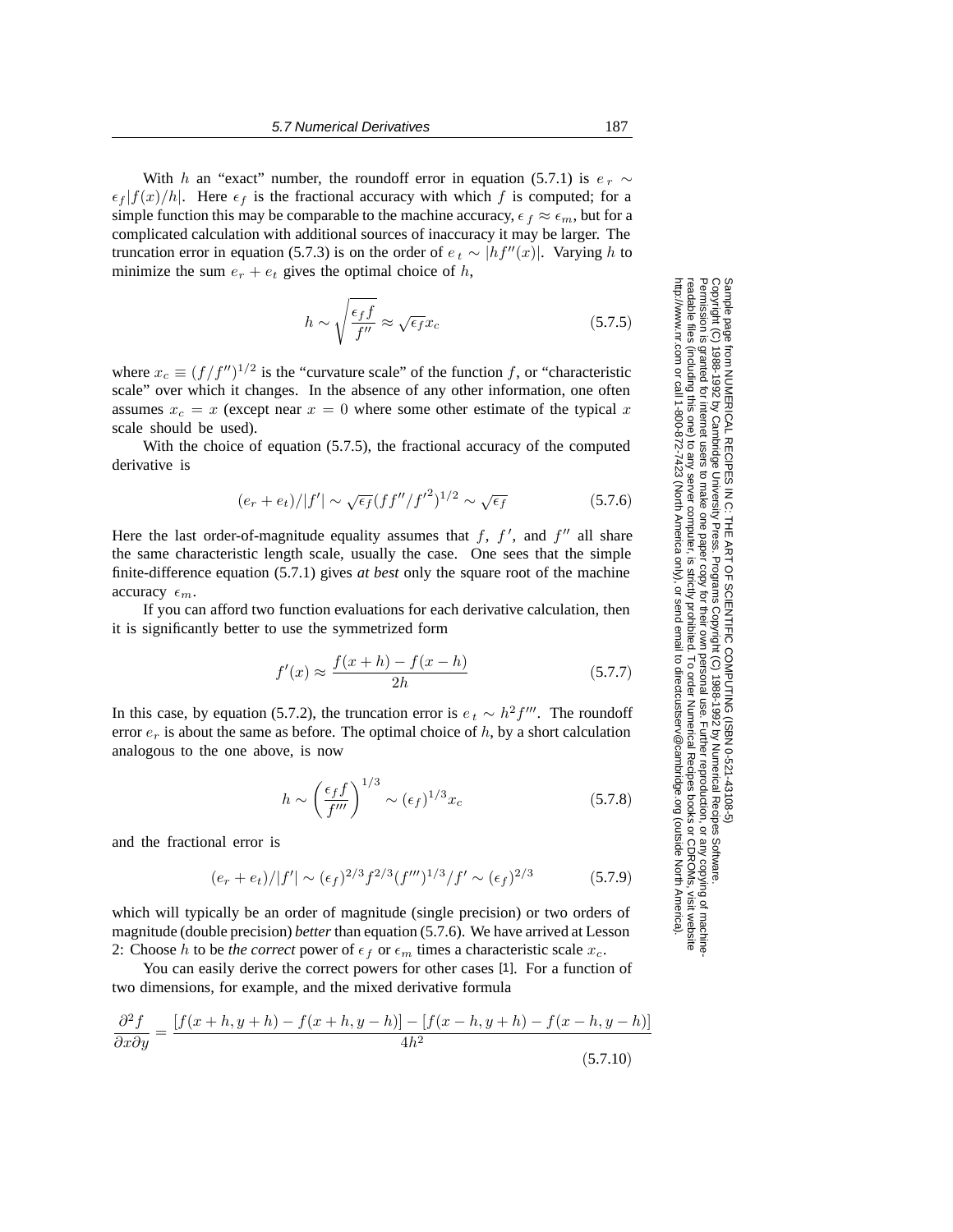the correct scaling is  $h \sim \epsilon_f^{1/4} x_c$ .

It is disappointing, certainly, that no simple finite-difference formula like equation (5.7.1) or (5.7.7) gives an accuracy comparable to the machine accuracy  $\epsilon_m$ , or even the lower accuracy to which f is evaluated,  $\epsilon_f$ . Are there no better methods?

Yes, there are. All, however, involve exploration of the function's behavior over scales comparable to  $x_c$ , plus some assumption of smoothness, or analyticity, so that the high-order terms in a Taylor expansion like equation (5.7.2) have some meaning. Such methods also involve multiple evaluations of the function  $f$ , so their increased accuracy must be weighed against increased cost.

The general idea of "Richardson's deferred approach to the limit" is particularly attractive. For numerical integrals, that idea leads to so-called Romberg integration (for review, see §4.3). For derivatives, one seeks to extrapolate, to  $h \rightarrow 0$ , the result of finite-difference calculations with smaller and smaller finite values of h. By the use of Neville's algorithm (§3.1), one uses each new finite-difference calculation to produce both an extrapolation of higher order, and also extrapolations of previous, lower, orders but with smaller scales h. Ridders [2] has given a nice implementation of this idea; the following program, dfridr, is based on his algorithm, modified by an improved termination criterion. Input to the routine is a function  $f$  (called func), a position x, and a *largest* stepsize h (more analogous to what we have called  $x_c$ above than to what we have called  $h$ ). Output is the returned value of the derivative, and an estimate of its error, err.

| #include <math.h></math.h> |                                                  |
|----------------------------|--------------------------------------------------|
| #include "nrutil.h"        |                                                  |
| #define CON 1.4            | Stepsize is decreased by CON at each iteration.  |
| #define CON2 (CON*CON)     |                                                  |
| #define BIG 1.0e30         |                                                  |
| #define NTAB 10            | Sets maximum size of tableau.                    |
| #define SAFE 2.0           | Return when error is SAFE worse than the best so |
|                            | far.                                             |

float dfridr(float (\*func)(float), float x, float h, float \*err) Returns the derivative of a function func at a point x by Ridders' method of polynomial extrapolation. The value h is input as an estimated initial stepsize; it need not be small, but rather should be an increment in x over which func changes *substantially*. An estimate of the error in the derivative is returned as err. {

```
int i,j;
float errt,fac,hh,**a,ans;
if (h == 0.0) nrerror("h must be nonzero in dfridr.");
a=matrix(1,NTAB,1,NTAB);
hh=h;
a[1][1]=((*func)(x+hh)-(*func)(x-hh))/(2.0*hh);
*err=BIG;
for (i=2;i<=NTAB;i++) {
Successive columns in the Neville tableau will go to smaller stepsizes and higher orders of
extrapolation.
   hh / = \text{CON};
   a[1][i] = ((*func)(x+hh)-(*func)(x-hh))/(2.0*hh); Try new, smaller step-
   fac=CON2; size.
   for (j=2;j<=i;j++) { Compute extrapolations of various orders, requiring
                                                           no new function eval-
                                                           uations.
       a[j][i]=(a[j-1][i]*fac-a[j-1][i-1])/(fac-1.0);
       fac=CON2*fac;
       errt=FMAX(fabs(a[j][i]-a[j-1][i]),fabs(a[j][i]-a[j-1][i-1]));
```
Permission is granted for internet users to make one paper copy for their own personal use. Further reproduction, or any copyin Copyright (C) 1988-1992 by Cambridge University Press.Programs Copyright (C) 1988-1992 by Numerical Recipes Software. Sample page from NUMERICAL RECIPES IN C: THE ART OF SCIENTIFIC COMPUTING (ISBN 0-521-43108-5) g of machinereadable files (including this one) to any servercomputer, is strictly prohibited. To order Numerical Recipes booksor CDROMs, visit website http://www.nr.com or call 1-800-872-7423 (North America only),or send email to directcustserv@cambridge.org (outside North America).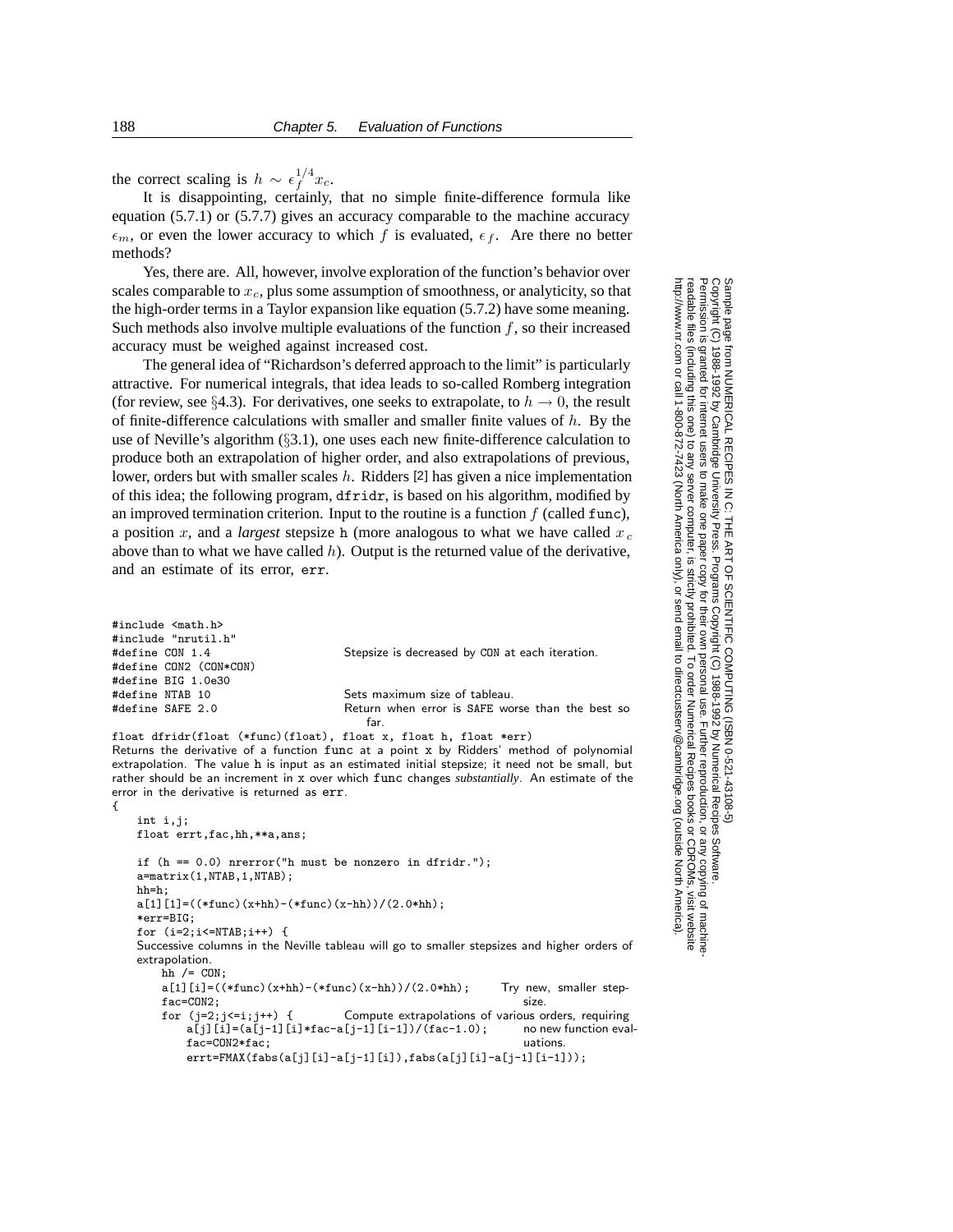```
The error strategy is to compare each new extrapolation to one order lower, both
             at the present stepsize and the previous one.
             if (errt \leq *err) { If error is decreased, save the improved answer.
                 *err=errt;
                 ans=a[j][i];
            }
        }
        if (fabs(a[i][i]-a[i-1][i-1]) \geq ShFE*(*err)) break;
        If higher order is worse by a significant factor SAFE, then quit early.
    }
    free_matrix(a,1,NTAB,1,NTAB);
    return ans;
}
```
In dfridr, the number of evaluations of func is typically 6 to 12, but is allowed to be as great as  $2\times$ NTAB. As a function of input h, it is typical for the accuracy to get *better* as h is made larger, until a sudden point is reached where nonsensical extrapolation produces early return with a large error. You should therefore choose a fairly large value for h, but monitor the returned value err, decreasing h if it is not small. For functions whose characteristic  $x$  scale is of order unity, we typically take h to be a few tenths.

Besides Ridders' method, there are other possible techniques. If your function is fairly smooth, and you know that you will want to evaluate its derivative many times at arbitrary points in some interval, then it makes sense to construct a Chebyshev polynomial approximation to the function in that interval, and to evaluate the derivative directly from the resulting Chebyshev coefficients. This method is described in §§5.8–5.9, following.

Another technique applies when the function consists of data that is tabulated at equally spaced intervals, and perhaps also noisy. One might then want, at each point, to least-squares *fit* a polynomial of some degree M, using an additional number  $n<sub>L</sub>$  of points to the left and some number  $n<sub>R</sub>$  of points to the right of each desired  $x$  value. The estimated derivative is then the derivative of the resulting fitted polynomial. A very efficient way to do this construction is via Savitzky-Golay smoothing filters, which will be discussed later, in  $\S 14.8$ . There we will give a routine for getting filter coefficients that not only construct the fitting polynomial but, in the accumulation of a single sum of data points times filter coefficients, evaluate it as well. In fact, the routine given, savgol, has an argument ld that determines which derivative of the fitted polynomial is evaluated. For the first derivative, the appropriate setting is  $1d=1$ , and the value of the derivative is the accumulated sum divided by the sampling interval h.

```
CITED REFERENCES AND FURTHER READING:
```
Dennis, J.E., and Schnabel, R.B. 1983, Numerical Methods for Unconstrained Optimization and Nonlinear Equations (Englewood Cliffs, NJ: Prentice-Hall), §§5.4–5.6. [1]

Ridders, C.J.F. 1982, Advances in Engineering Software, vol. 4, no. 2, pp. 75–76. [2]

Permission is granted for internet users to make one paper copy for their own personal use. Further reproduction, or any copyin Copyright (C) 1988-1992 by Cambridge University Press.Programs Copyright (C) 1988-1992 by Numerical Recipes Software. Sample page from NUMERICAL RECIPES IN C: THE ART OF SCIENTIFIC COMPUTING (ISBN 0-521-43108-5) g of machinereadable files (including this one) to any servercomputer, is strictly prohibited. To order Numerical Recipes booksor CDROMs, visit website http://www.nr.com or call 1-800-872-7423 (North America only),or send email to directcustserv@cambridge.org (outside North America).